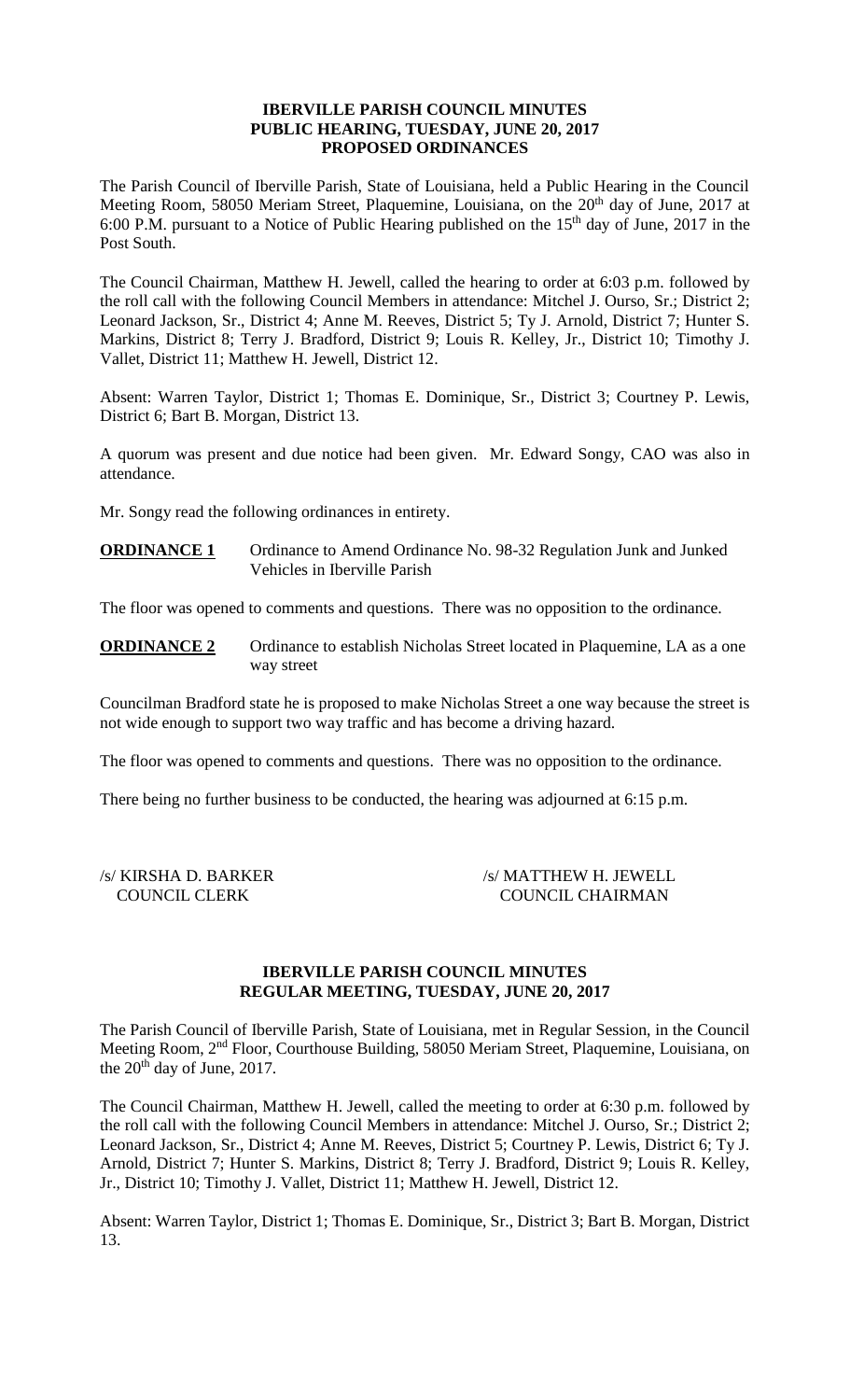Parish President- J. Mitchell Ourso, Jr., Chief Administrative Officer- Edward Songy and Legal Counsel- Scott Stassi were also in attendance.

A quorum was present and due notice had been published in the official journal on the  $15<sup>th</sup>$  day of June, 2017. The Pledge of Allegiance followed.

Council Chairman Jewell called for anyone wanting to make public comments to register with the Clerk. No one registered to speak.

## APPROVAL OF MINUTES

Upon a motion by Councilman Jackson, and seconded by Councilman Reeves, it was moved to wave the reading of the minutes of May 16, 2017 and approve as written.

The motion having been duly submitted to a vote was duly adopted by the following yea and nay votes on roll call:

YEAS: Ourso, Jackson, Reeves, Lewis, Arnold, Markins, Bradford, Kelley, Vallet. NAYS: None. ABSTAIN: None. ABSENT: Taylor, Dominique, Morgan.

The motion was declared adopted by the Chairman.

## PRESENTATIONS AND APPEARANCES

President Ourso called on EOP Director, Laurie Doiron to come before the Council and review the slides provided by the National Weather System.

- She gave a recap of the 4:00 pm conference call / advisory with the National Weather System.
- The rainfall estimates have increased to 6-9 inches, upward to 12 inches, estimating 3 inches per hour. We are on the east side of the tropical storm which puts Iberville in the band width of excessive rainfall. The land side of the spillway is expected to flood. Tornados are a minimal threat, but they do exist. Wind speed probabilities are 45 miles per hour, declaring it a tropical storm.

## PRESIDENT'S REPORT

President Ourso reported on the following:

- On July 31, 2017 the final phase of the HVAC system/ abatement project will begin. The Sheriff's Office and the Assessor's Office are the last two offices to undergo the abatement process.
- The parapet along the west side of the courthouse was originally designed with structural flaws that over the years has allowed water to seep into the walls. The crown and the brick wall will have to be removed. This is a separate project and will cost an estimated \$800,000.
- The Alligator Bayou Floodgate and the Utility Building in St. Gabriel are currently in the bidding process. The Iron Farm Road Canal is going out for bid on July 18, 2017.
- The St. Louis Gay subdivision road renovation is about 80% complete.
- Opening bids for the aqua damn storage building in St. Gabriel will be on July 13, 2017.
- The Finance Department received the distinguished budget award for the 2017 budget.
- The Seymourville School's hazards have been removed and the abatement has taken place. The frame of the gym was saved and will be revitalized. The Parish is making plans for this property.
- With the upcoming estimated rainfall, the US Army and Corps of Engineers were able to keep the lock gate open to divert the water to the spillway. This time there is no water going through the locks, it has to come through Bayou Sorrell and Bayou Pigeon area and the spillway is full. Sandbags have been delivered strategically throughout the parish.
- The aqua damns have been stored in Abbeyville, this morning the Parish trucked in the damns to Manchac Road in preparation for flooding. East Baton Rouge has been calling the Parish President saying this is going to flood East Baton Rouge. It was on the news,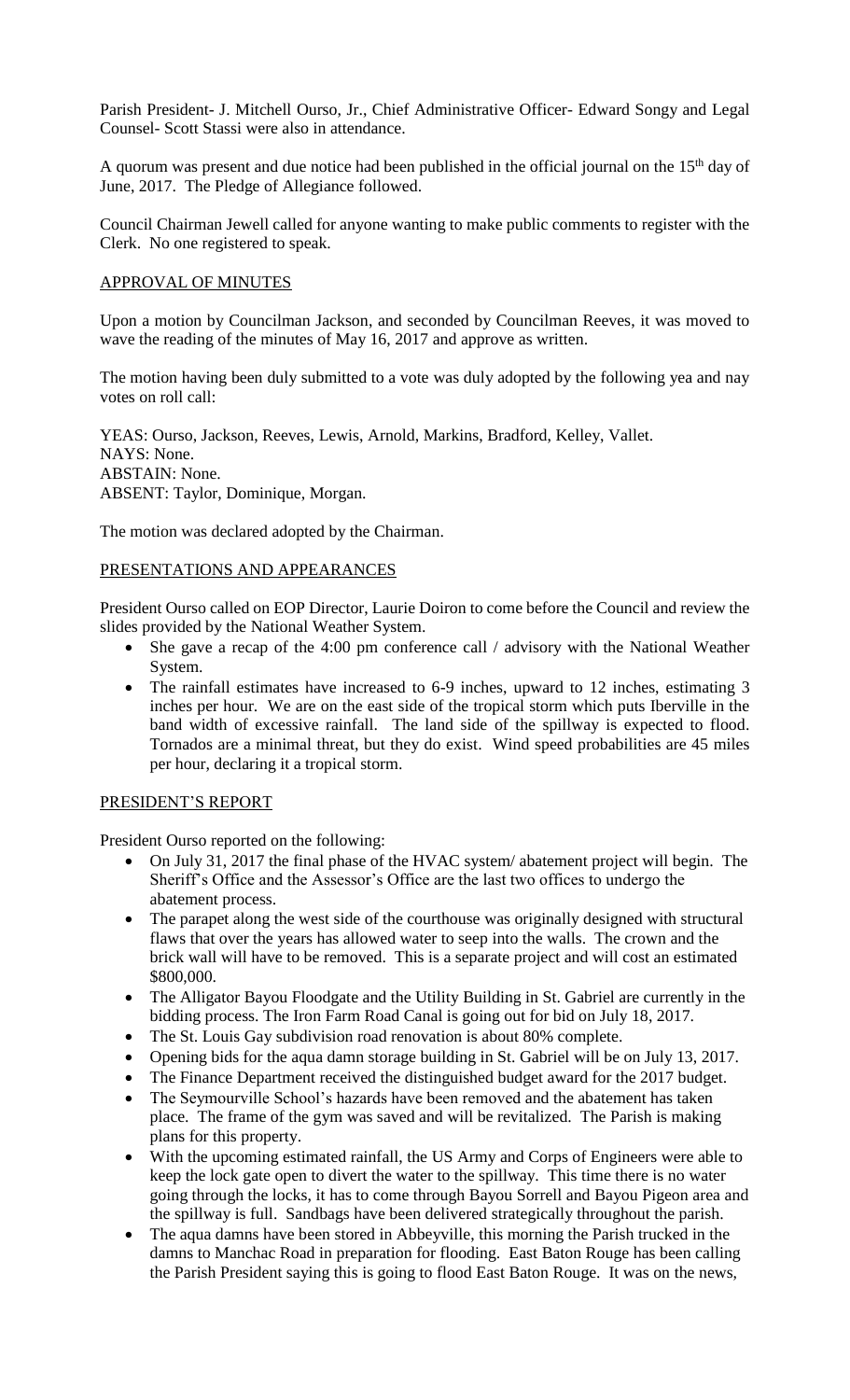and President Ourso was accused of taking hostile action, and asked if he did a study for the damns. President Ourso stated a study was done in August of 2016 when East Iberville residents were flooded for 19 days. The aqua damns have been rolled out along the road ways in preparation of the upcoming rainfall event.

## CHAMBER OF COMMERCE REPORT

Mr. Hank Grace stated the prospect that they have been working with in St. Gabriel informed them that they are not the lead site for this project. President Ourso met with them and will continue to be in contact with them. The failure of the sales tax for gas is disappointing and it means there is no funding for large tax increases, meaning 2021 is the next potential year for the sales tax for gas. Our local legislators supported this gas tax.

### FINANCIAL REPORT

Mr. Randall Dunn stated financial statements have been sent out. There were no questions. Mr. Dunn also stated the bridge traffic app should be ready by the next Council meeting.

### ANNOUNCEMENT

Chairman Jewell read aloud the following notice.

A) Notice hereby given pursuant to Article 7, Section 23(C) of the Louisiana Constitution and R.S. 47:17059(B) that a public hearing of the Iberville Parish Council in Iberville Parish will be held at the Iberville Parish Council Meeting Room, 2nd Floor, Courthouse Building, 58050 Meriam Street, Plaquemine, Louisiana on Tuesday, August 15, 2017 at 6:00 p.m. to consider adopting the millage rates, the public meeting will immediately follow at 6:30 p.m. in the Iberville Parish Council Meeting Room, 2nd Floor, Courthouse Building, 58050 Meriam Street, Plaquemine, Louisiana to consider adopting the millage rates.

Chairman Jewell read aloud the following notice.

B) Notice is hereby given that at its meeting to be held on Tuesday, August 15, 2017 at 6:30 p.m. at the Council Meeting Room, 2nd Floor, Courthouse Building, 58050 Meriam Street, Plaquemine, Louisiana, the Parish Council of the Parish of Iberville, State of Louisiana, plans to consider adopting a resolution ordering and calling an election to be held in the Parish of Iberville to authorize the renewal of an ad valorem tax.

## OLD BUSINESS

#### **ORDINANCE IPC# 008-17**

## ORDINANCE TO AMEND ORDINANCE NUMBER 98-32 TO PROVIDE FOR REGULATING AND STORING OR ABANDONING OF TRASH, DEBRIS, JUNK, WRECKED OR USED VEHICLES OR ANY PART(S) THEREOF, DISCARDED MACHINERY OR OTHER METAL, TIN, ON ANY VACANT LOT OR ANY PORTION OF ANY OCCUPIED LOT WITHIN THE UNINCORPORATED AREAS OF IBERVILLE PARISH

 WHEREAS, Iberville Parish Council Ordinance No. 98-32 was adopted on July 28, 1998 and provided for the abatement of junk and junked motor vehicles on property located within the unincorporated areas of Iberville Parish.

 WHEREAS, the current provisions of Ordinance Number 98-32 provide for abatement of junk and junked vehicles through judicial proceedings after the owner(s) fail to remove the items after due notice.

 WHEREAS, the Louisiana legislature in 2005 amended the provisions of La. R.S. 33:1236 and La. R.S. 33:4876 to provide for quick disposition of junk and junked vehicles on property located in unincorporated areas and further modified the definition of the terms "junk" and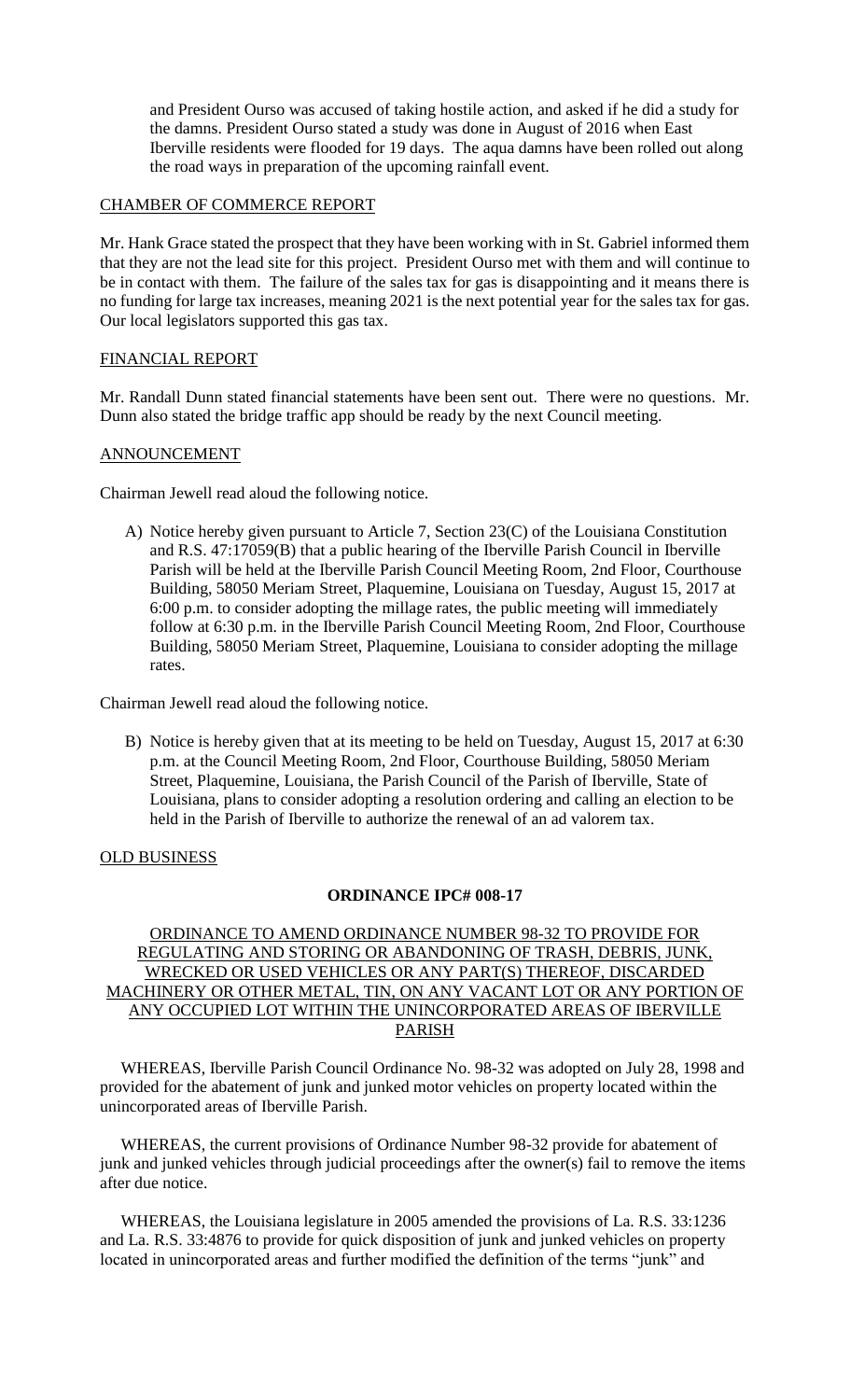"junked vehicles", which provisions are hereby incorporated into Section 9-45 of Ordinance Number 98-32 as follows:

 *JUNK, WRECKED OR USED AUTOMOBILES OR MOTOR VEHICLES: Shall mean any motor vehicle which is* totally *inoperable, left unattended on any portion of any unoccupied or occupied lot, neutral ground, street, sidewalk, and is so damaged or dismantled as to be a total loss. The term "total loss" shall mean the cost to repair a damaged or dismantled motor vehicle exceeds the junk value of said vehicle, as determined by any recognized national appraisal book.* 

WHEREAS, the owner(s) of the land and/or junk, junked or wrecked vehicle shall be required to remove and properly dispose of such junk and/or junked motor vehicle after written notice of not less than ten (10) days either placed on the property where the junk or junked or wrecked vehicle itself is located or served upon the owner(s) of the land or junk/junked or wrecked vehicle, by certified mail.

WHEREAS, the notice must state; a) the nature of the nuisance and its location, b) that the nuisance must be abated or removed within ten (10) days; and c) any request for a hearing before the Parish Hearing Officer must be received within ten (10) days of service of the notice by the Code Enforcement Officer. If no request for an administrative hearing is timely received, and the junked vehicle(s) are not removed or abated the Parish shall have the authority to enter the property and remove the junked vehicle(s) and have hauled to some approved scrap dealer or vehicle junkyard.

WHEREAS, if the owner(s) of any lot or owner of junk/junked vehicles fails to remove any such junk item or junked/wrecked vehicle when requested to do so by the Parish, within ten (10) days after receipt of such request or notice by a registered or certified letter or other adequate notice, and no request for an administrative hearing, the Parish may enter such property to have such junk, junked or wrecked vehicles or any parts thereof, or any other junk items removed and shall charge the property owner therefor. Any fees received from the scrap dealer or junk yard shall be applied to the costs of the Parish in abating the public nuisance. If the property owner(s) or owner(s) of junk and junked/wrecked vehicles fail to pay the Parish's cost for removal within ten (10) days of receipt of an itemized invoice detailing all costs associated with the removal of the items of junk and junked/wrecked vehicles, the Parish shall add the removal charges to the annual ad valorem tax bill of the property involved and the Parish may file a certified copy of said charges with the recorder of mortgages, and the same when so filed shall operate as a lien and privilege in favor of the Parish against the property of which said items were removed. This lien and privilege when recorded within sixty (60) days from the date of completion of the removal of the items shall have the same ranking as an ad valorem tax lien on the immovable property.

 WHEREAS, the provisions of Ordinance Number 98-32 and the amended provisions herein provided shall comprise Ordinance Number 98-32 in its entirety.

The foregoing ordinance which was previously introduced at the meeting of the Iberville Parish Council on May 16, 2017 and a summary thereof having been published in the official journal on June 15, 2017, the public hearing on this ordinance held on the  $20<sup>th</sup>$  day of June, 2017, at 6:00 p.m., in the Council Meeting Room, 58050 Meriam Street, Plaquemine, Louisiana, was brought up for final passage with a motion by Councilman Kelley, and seconded by Councilman Arnold, having been duly submitted to a vote, the ordinance was duly adopted by the following yea and nay vote on roll call:

YEAS: Ourso, Jackson, Reeves, Lewis, Arnold, Markins, Bradford, Kelley, Vallet. NAYS: None. ABSTAIN: None. ABSENT: Taylor, Dominique, Morgan.

The ordinance was declared adopted by the Chairman on the 20<sup>th</sup> day of June, 2017.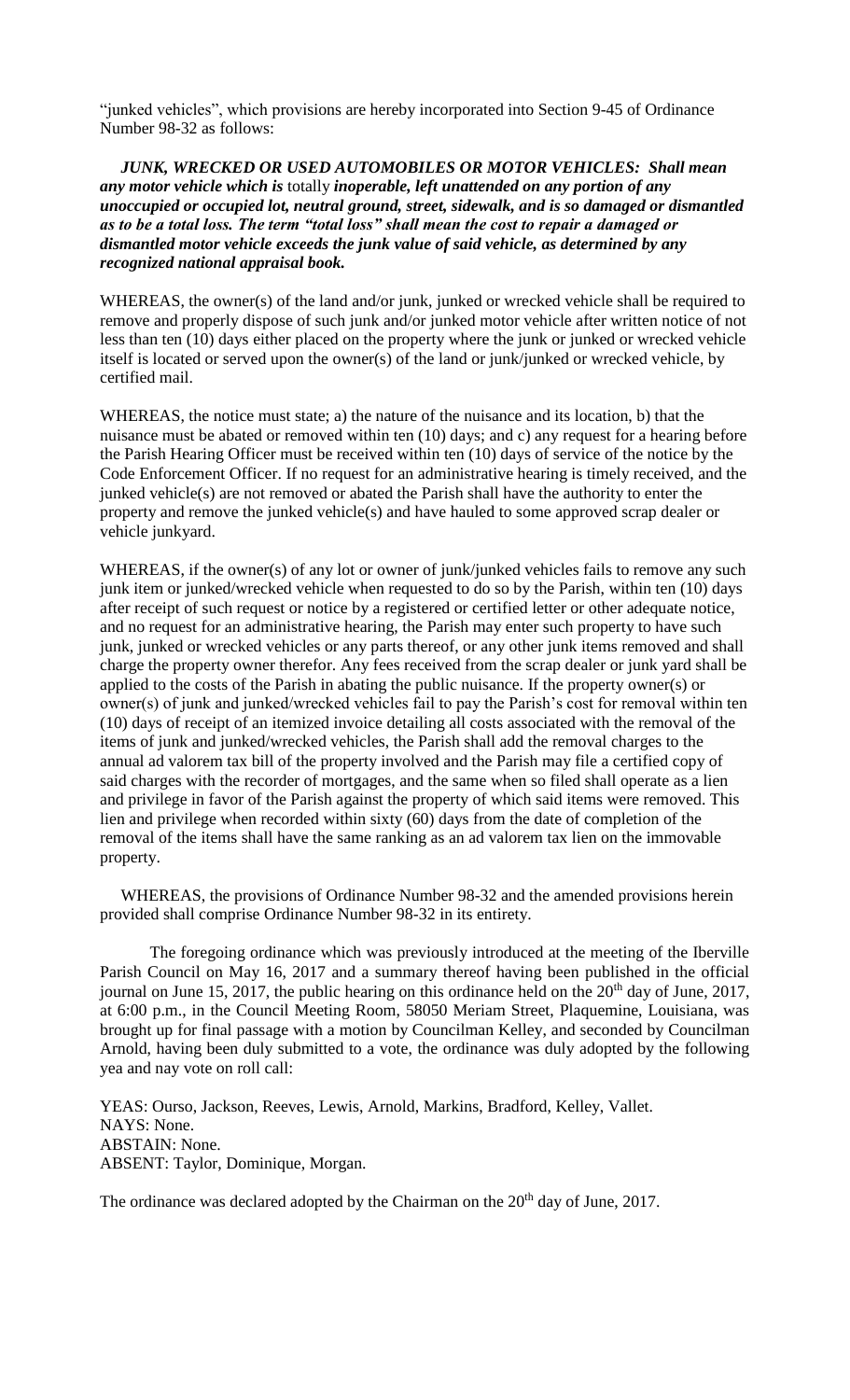## **ORDINANCE IPC# 009-17**

## **ORDINANCE TO ESTABLISH NICHOLAS STREET LOCATED IN PLAQUEMINE, LA AS A ONE WAY STREET**

 WHEREAS, Nicolas Street is a Parish roadway located in the North Plaquemine area. This street is a narrow roadway and two-way traffic on Nicholas Street has presented issues for school buses, mail and delivery vehicles and general vehicular traffic.

 WHEREAS, LA R.S. 32:41 provides that local governing authorities with respect to roads other than state maintained highways within their jurisdiction may designate particular roadways as "one-way" roads.

 WHEREAS, due to the narrow width of Nicholas Street and the difficulty encountered by public vehicles including, school buses, mail delivery vehicles and the motoring public, the Iberville Parish Council does hereby designate NICHOLAS STREET as a "one-way" street from West to East.

 NOW, THEREFORE BE IT ORDAINED by the Iberville Parish Council as follows: That Nicholas Street be designated as a "one-way" street from West to East, and that the appropriate signage be installed on Nicholas Street advising the general public of the travel restrictions on Nicholas Street.

The foregoing ordinance which was previously introduced at the meeting of the Iberville Parish Council on May 16, 2017 and a summary thereof having been published in the official journal on June 15, 2017, the public hearing on this ordinance held on the  $20<sup>th</sup>$  day of June, 2017, at 6:00 p.m., in the Council Meeting Room, 58050 Meriam Street, Plaquemine, Louisiana, was brought up for final passage with a motion by Councilman Kelley, and seconded by Councilman Arnold, having been duly submitted to a vote, the ordinance was duly adopted by the following yea and nay vote on roll call:

YEAS: Ourso, Jackson, Reeves, Lewis, Arnold, Markins, Bradford, Kelley, Vallet. NAYS: None. ABSTAIN: None. ABSENT: Taylor, Dominique, Morgan.

The ordinance was declared adopted by the Chairman on the 20<sup>th</sup> day of June, 2017.

#### NEW BUSINESS

A) Introduction of Ordinance

- 1) Ordinance to provide for placement of recreational vehicles in unincorporated areas of Iberville Parish
- This agenda item was passed on.

#### RESOLUTION COMMITTEE REPORT

The Resolution Committee met on Tuesday, June 20, 2017 at 6:15 p.m., followed by the roll call with the following Resolution Committee Members only in attendance: Reeves, Vallet, Arnold, Kelley, Markins, Jackson.

Absent: Lewis, Morgan, Dominique.

There was an addendum resolution that has been unanimously agreed on to be added to the Resolution Committee Report.

The following resolutions were read aloud by Mr. Songy:

A) Resolution authorizing Cooperative Endeavor Agreement between Iberville and West Baton Rouge Parishes for Sid Richardson Connector Road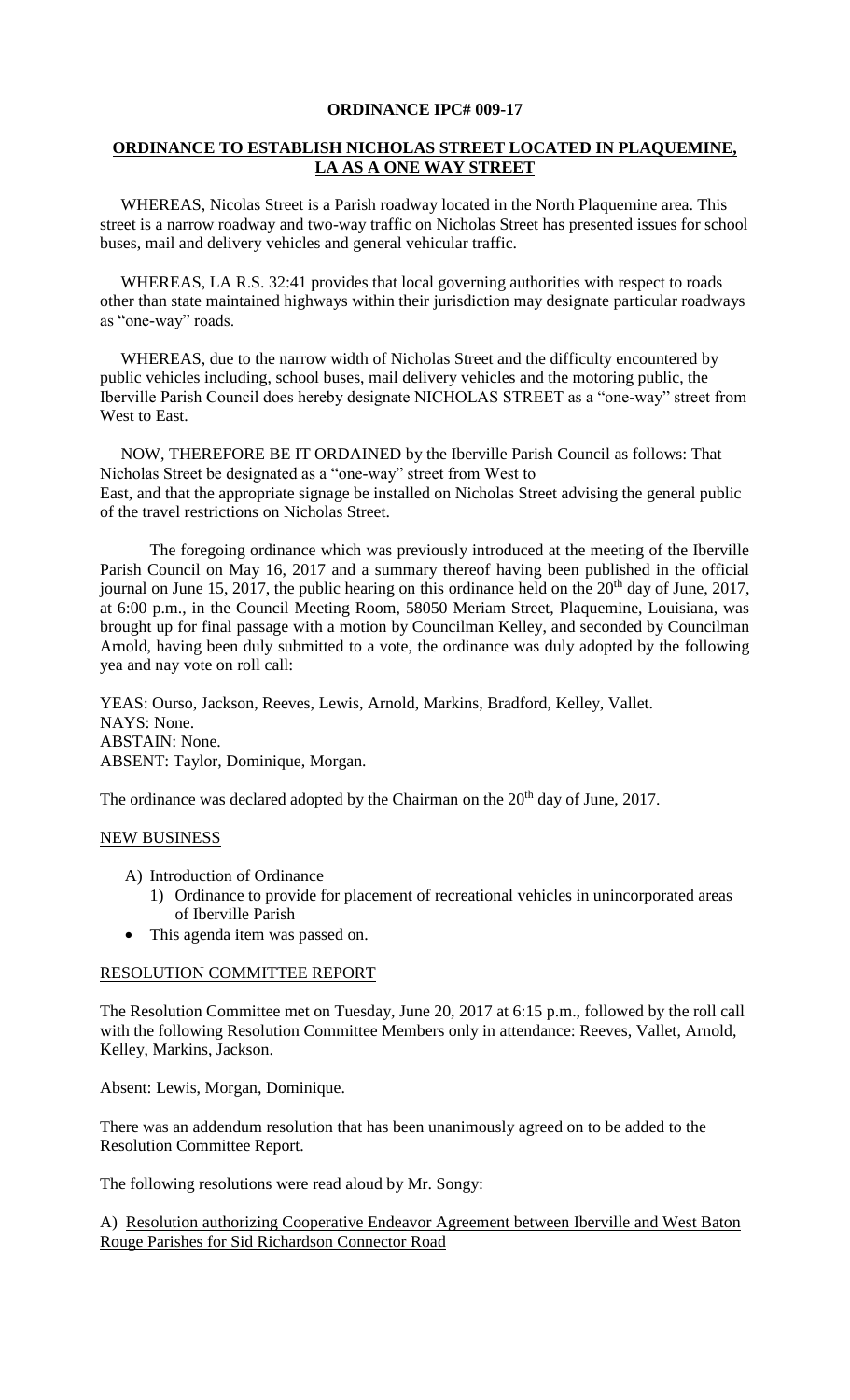## B) Resolution approving the City of Plaquemine to submit Grant Funds Application of the Federal Rails to Trail Program for Louisiana (FRTPL) for the Plaquemine Riverfront Recreational Trail-Phase One(1)

Councilman Kelley made a recommendation to forward the resolutions to the regular meeting, seconded by Councilman Arnold. The recommendation having been duly submitted to a vote was duly adopted by the following yea and nay votes on roll call by Resolution Committee Members only:

YEAS: Reeves, Vallet, Arnold, Kelley, Markins, Jackson. NAYS: None. ABSTAIN: None. ABSENT: Lewis, Morgan, Dominique.

The recommendation was declared adopted by the Chairman to forward these items to the regular meeting.

## RESOLUTIONS COMMITTEE REPORT- DURING THE REGULAR MEETING

# **RESOLUTION IPC #2017-009**

## **RESOLUTION AUTHORIZING COOPERATIVE ENDEAVOR AGREEMENT BETWEEN IBERVILLE AND WEST BATON ROUGE PARISHES FOR SID RICHARDSON CONNECTOR ROAD**

 The following resolution was introduced by Councilman Kelley, and seconded by Councilman Vallet.

 WHEREAS, the West Baton Rouge Parish Council has notified the Iberville Parish Council of its plans to construct the "Sid Richardson Connector Road" that will connect "Sid Richardson Road" to "Choctaw Road" (La. Highway 1148).

 WHEREAS, the acquisition of all servitude and rights of way for the roadway will be obtained by the West Baton Rouge Parish Council and all construction planning and costs of construction will be paid by the West Baton Rouge Parish Council.

 WHEREAS, approximately One Hundred Feet (100') of the proposed roadway will be constructed in Iberville Parish on a right of way obtained by the West Baton Rouge Parish Council to connect with the State Highway, La. Hwy. 1148 (Choctaw Road) in Iberville Parish. All approval for the connection of the proposed roadway to La. Hwy, 1148 (Choctaw Road) shall be obtained from LA DOTD by the West Baton Rouge Parish Council.

 WHEREAS, the West Baton Rouge Parish Council shall assume any and all liability associated with the "Sid Richardson Connector Road" and hold the Iberville Parish Council harmless from any and all claims, suit, damages, judgments, attorney fees, etc., arising out of or in connection with any use, any injuries or damages sustained on that portion of the roadway and road side drainage ditches located in Iberville Parish.

 WHEREAS, the Iberville Parish Council has reviewed the site plan for the "Sid Richardson Connector Road" and has no objection to the construction of the proposed roadway by the West Baton Rouge Parish Council and authorizes the approval of the Cooperative Endeavor Agreement for the proposed roadway.

The above resolution was duly adopted in regular session this  $20<sup>th</sup>$  day of June, 2017 by the following vote on roll call:

YEAS: Ourso, Jackson, Reeves, Lewis, Arnold, Markins, Bradford, Kelley, Vallet. NAYS: None. ABSTAIN: None. ABSENT: Taylor, Dominique, Morgan.

The resolution was declared adopted by the Chairman on the  $20<sup>th</sup>$  day of June, 2017.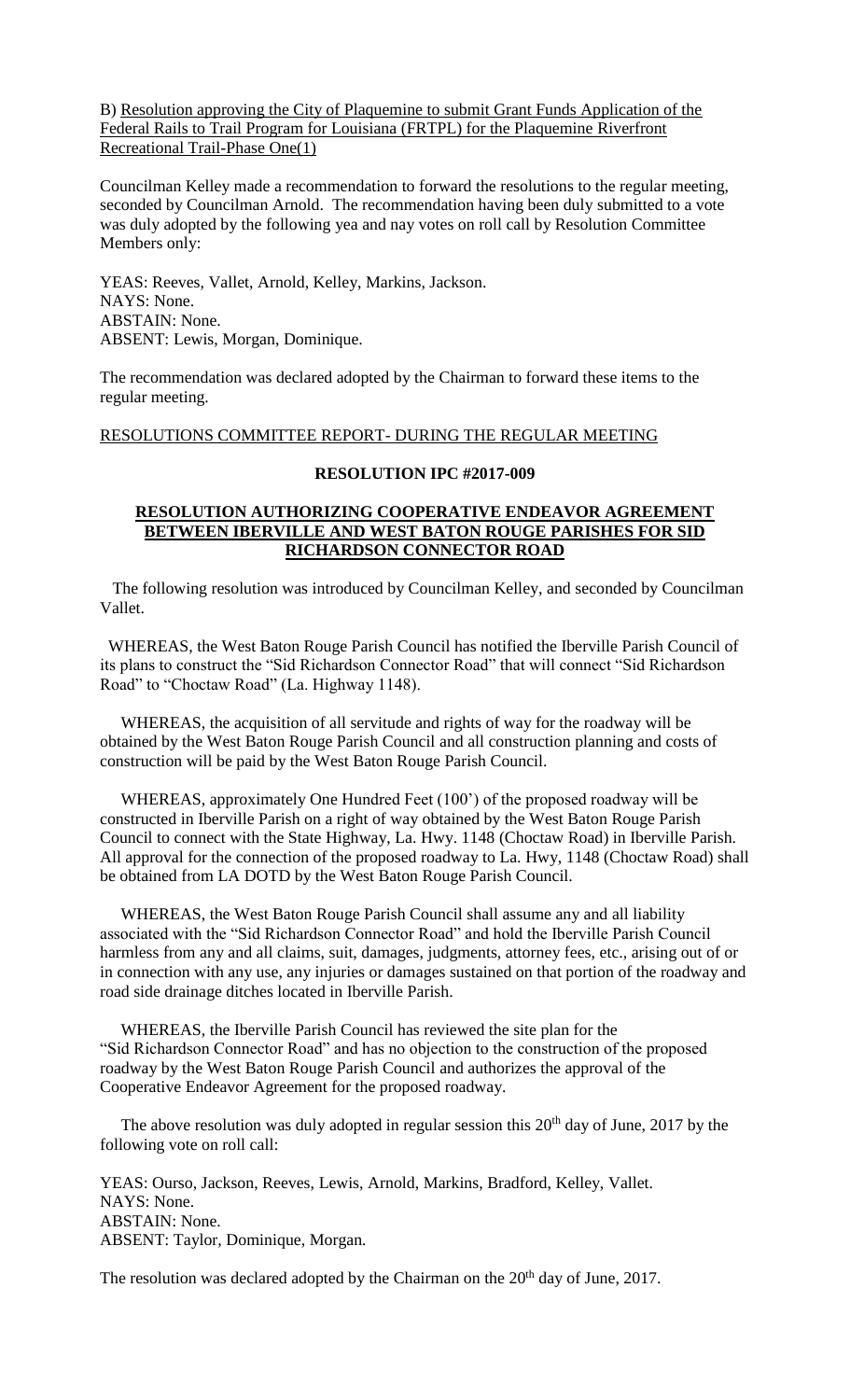## ADDENDUM

Upon a motion by Councilman Vallet, and seconded by Councilman Bradford, it was moved to go into addendum. The motion having been duly submitted to a vote was duly adopted by the following yea and nay votes on roll call:

YEAS: Ourso, Jackson, Reeves, Lewis, Arnold, Markins, Bradford, Kelley, Vallet. NAYS: None. ABSTAIN: None. ABSENT: Taylor, Dominique, Morgan.

The motion was declared adopted by the Chairman.

#### **RESOLUTION IPC #2017-010**

## **RESOLUTION APPROVING THE CITY OF PLAQUEMINE TO SUBMIT GRANT FUNDS APPLICATION OF THE FEDERAL RAILS TO TRAIL PROGRAM FOR LOUISIANA (FRTPL) FOR THE PLAQUEMINE RIVERFRONT RECREATIONAL TRAIL-PHASE ONE(1)**

The following resolution was introduced by Councilman Vallet, and seconded by Councilwoman Reeves.

WHEREAS, the Moving Ahead for Progress in the 21<sup>st</sup> Century (MAP-21) Transportation Act provides funds to the State of Louisiana for grants to federal, state, local government agencies, non-profit organizations and commercial entities to acquire, develop and/or maintain motorized and non-motorized trails, and

WHEREAS, the Recreational Trails Program (RTP) is an assistance program of the United States Department of Transportation's Federal Highway Administration (FHWA) administered for the State of Louisiana by the Department of Culture Recreation and Tourism Office of State Parks, Louisiana Recreational Trails Program with assistance from the Louisiana Department of Transportation and Development, and

WHEREAS, the Federal Rails to Trails Program for Louisiana (FRTPL) has been delegated the responsibility for the program administration within the State of Louisiana and setting up necessary procedures governing project application under the program, as established by CFDA 20.219, and

WHEREAS, said procedures require the applicant to certify by resolution the approval of the application before the submission of said application to the Louisiana Department of Culture, Recreation and Tourism, Office of State Parks, Division of Outdoor Recreation; and

NOW, THEREFORE BE IT RESOLVED BY the Iberville Parish Council and the City of Plaquemine be and is hereby authorized to submit an application and the Iberville Parish Council approves the grant application filing by the City of Plaquemine with the Federal Rails to Trails Program for Louisiana (FRTPL) for the Plaquemine Riverfront Recreational Trail Phase One (1); and further certifies that the said applicant as or will have prior to commencement of any work on the project included in this application, sufficient funds to build (including twenty (20%) percent local match), operate and maintain the project and appoint Edwin M. "Ed" Reeves, Jr., Mayor, City of Plaquemine as the agent of the City of Plaquemine to conduct all negotiation, execute and submit all documents, including but not limited to application, letter of commitment agreement, amendments, payment requests and completion report; which may be necessary for the completion of the aforementioned project.

The foregoing resolution was duly adopted in regular session this  $20<sup>th</sup>$  day of June, 2017 by the following vote on roll call:

YEAS: Ourso, Jackson, Reeves, Lewis, Arnold, Markins, Bradford, Kelley, Vallet. NAYS: None. ABSTAIN: None.